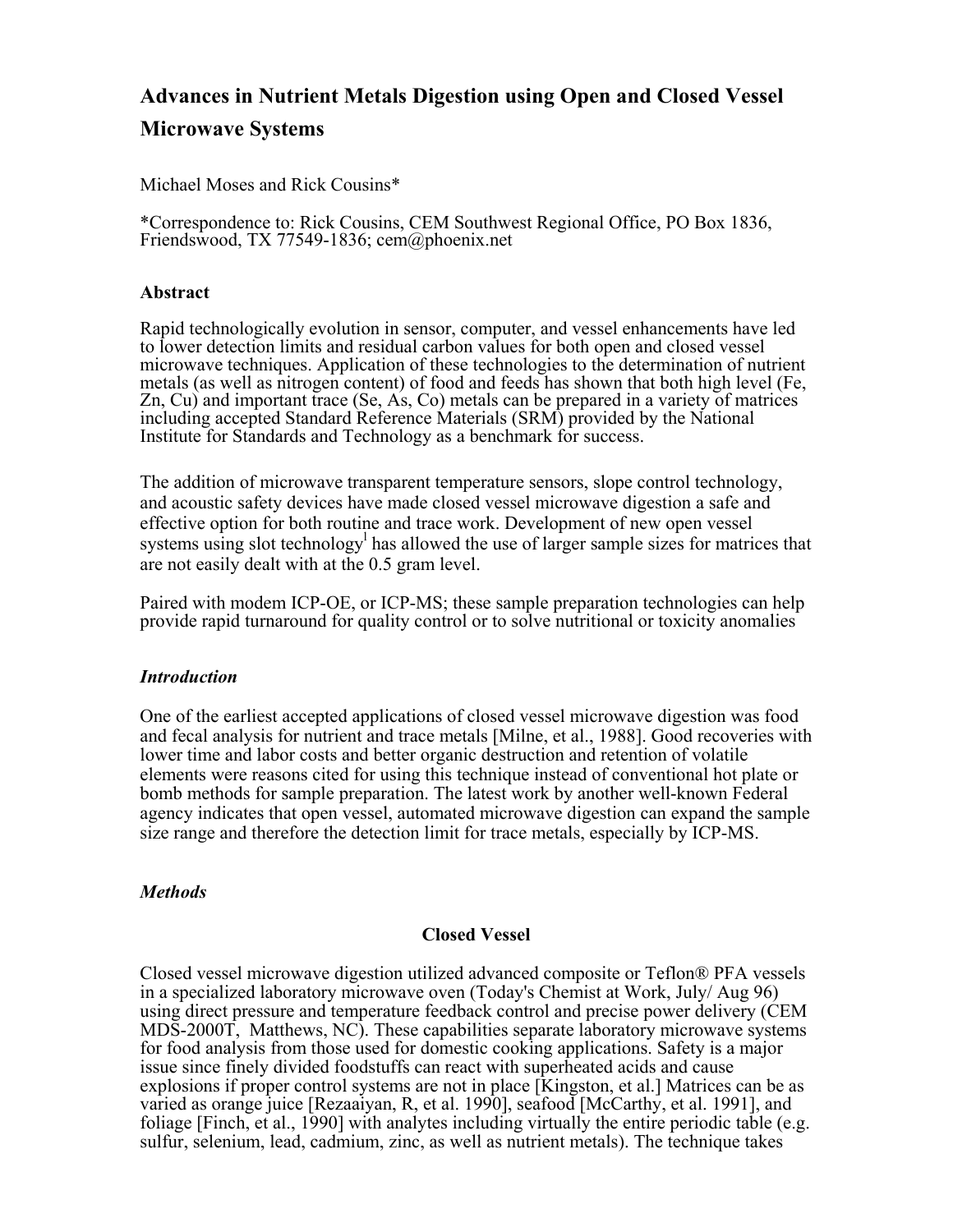advantage of the rapid absorption of microwave energy by food components including fats, carbohydrates, and proteins and the superheated temperatures attained when using closed vessels (microwave 'pressure cooking').

## **Open Vessel**

Recent developments in open vessel microwave technology include 'slot technology<sup>[1](#page-1-0)</sup>', infrared (IR) temperature feedback control, and automatic 'on the fly' reagent addition. The basic technique is similar to hotplate digestions but is designed to be faster, cleaner, and more controlled. The steam and carbon dioxide evolved during the acid digestion of organic foodstuffs limits the sample size on closed vessel systems. In an open vessel system these gases can be routed thru a scrubber device allowing much larger samples to be digested without the carbon dioxide 'cap' .

A one gram sample of milk powder, SRM 8435 was placed in a CEM STAR 2 (CEM Corp, Matthews, NC) and the following program entered:

| Stage          | Ramp Time       | Temp. (C | Time at<br>Parameter | Reagent       | Aliquot Size<br>(mL) | Added du<br><b>TAP</b> |
|----------------|-----------------|----------|----------------------|---------------|----------------------|------------------------|
|                |                 |          |                      |               |                      |                        |
|                | 3 min           | 130      |                      | None          | None                 | N <sub>o</sub>         |
| $\overline{2}$ | 2 min           | 200      | 1 min                | 2mL nitric    | 1mL                  | Yes                    |
| 3              | $2 \text{ min}$ | 250      | 5 min                | 10mL nitric   | 1mL                  | Yes                    |
| $\overline{4}$ | 0               | 200      | $10 \text{ min}$     | 20mL peroxide | 1mL                  | Yes                    |

# **Initial Reagent**: 2.5mL Sulfuric, 12mL Nitric

Each program stage consists of a time to temperature (TimeWave<sup>TM</sup>) stage along with reagents to be added during this ramp.

<span id="page-1-0"></span> $1$  Slot technology positions the sample cells along the edge of a microwave waveguide and gates the microwave energy to each cell in a controlled fashion without varying the output of the microwave device itself. Patent pending.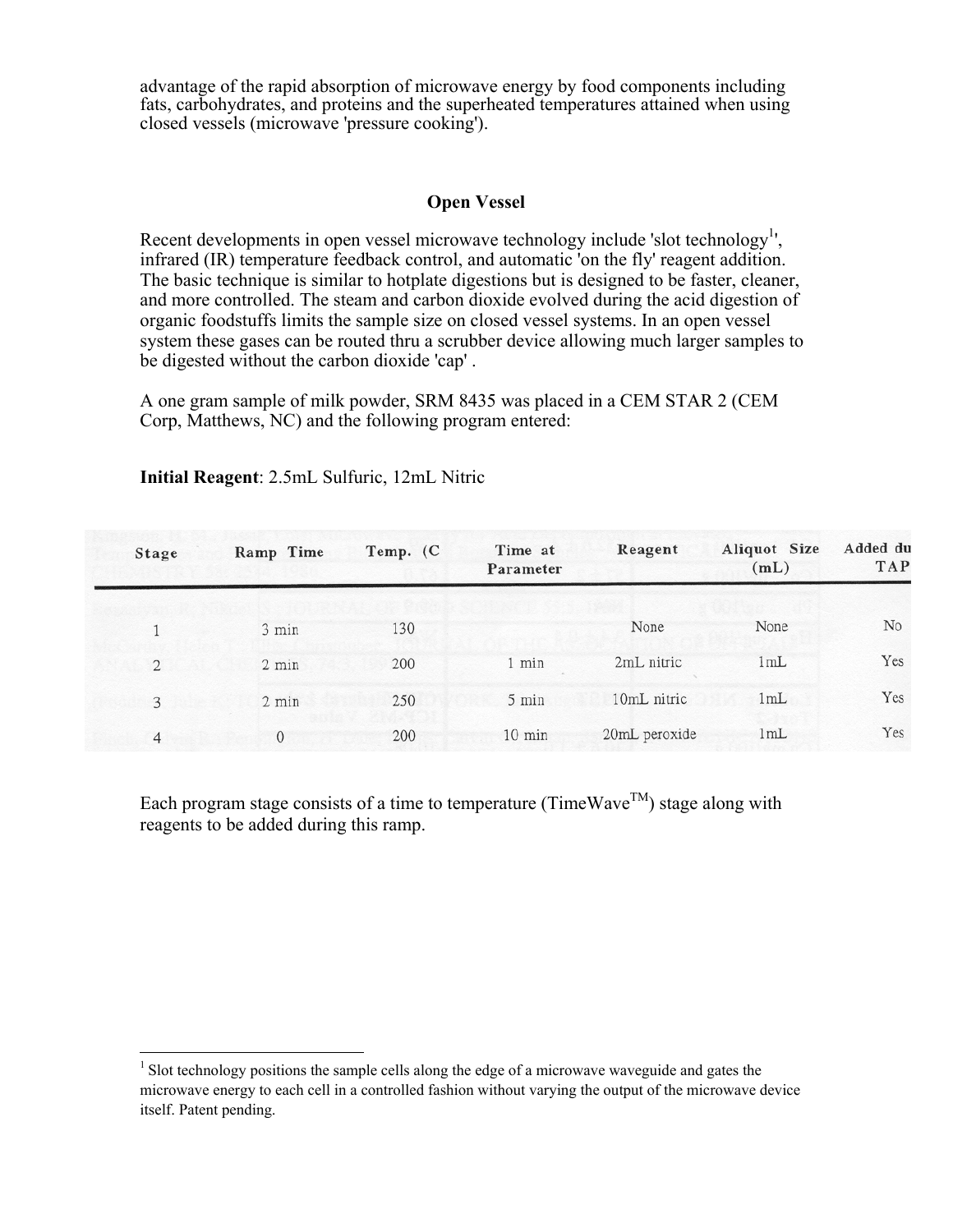# *Results*

The results from this run are listed below along with the certified reference values:

| Analyte   | Mn            | Ċи            | Сa            | Pb            | Se            | Fe            |
|-----------|---------------|---------------|---------------|---------------|---------------|---------------|
| Units     | ppm           | ppm           | wt%           | ppm           | ppm           | ppm           |
| Concn     | 0.19          | 0.52          | 0.88          | .0.9          | 0.16          | 1.50          |
| Ref Value | $0.12 - 0.22$ | $0.38 - 0.54$ | $0.87 - 0.97$ | $0.06 - 0.16$ | $0.12 - 0.15$ | $0.70 - 2.90$ |

In addition, work was performed in cooperation with a Federal laboratory using the STAR System with a simple nitric acid/hydrogen peroxide digestion of various Standard Reference Materials using advanced Inductively-Coupled Plasma-Mass Spectroscopy (ICP-MS) technology:

| Element/unit                            | <b>Tomato Leaf SRM</b><br>1573a Ref Value | <b>CEM/Federal Lab</b><br><b>ICP-MS Value</b> |  |  |
|-----------------------------------------|-------------------------------------------|-----------------------------------------------|--|--|
| Ca mg/100 $g$                           | $5050 \pm 90$                             | 4950                                          |  |  |
| Mg mg/100 g                             | 1200                                      | 1154                                          |  |  |
| Na mg/100 g                             | $13.6 \pm 0.4$                            | 10.0                                          |  |  |
| K<br>mg/100 g                           | $2700 \pm 50$                             | 2554                                          |  |  |
| P<br>mg/100 g                           | $216 \pm 4$                               | 230.                                          |  |  |
| Cu<br>mg/100 g                          | $0.47 \pm 0.014$                          | 0.44                                          |  |  |
| Mn<br>mg/100 g                          | $24.6 \pm 0.8$                            | 22.38                                         |  |  |
| Zn<br>mg/100 g                          | $3.09 \pm 0.07$                           | 2.95                                          |  |  |
| Cd<br>$\frac{\text{ug}}{100}$ g         | $152.0 \pm 4$                             | 139.                                          |  |  |
| Co<br>$\frac{\text{ug}}{100}$ g         | $57 + 2$                                  | 67.0                                          |  |  |
| Pb<br>$\frac{\text{ug}}{100 \text{ g}}$ | N/A                                       | 69.9                                          |  |  |
| ug/100 g<br>Hg                          | $3.4 \pm 0.4$                             | N/A                                           |  |  |
|                                         |                                           |                                               |  |  |
| <b>Lobster NRC</b><br>Tort-2            | <b>NIST</b>                               | <b>CEM/Federal Lab</b><br><b>ICP-MS Value</b> |  |  |
| Cu mg/ $100 g$                          | $10.6 \pm 1.0$                            | 10.08                                         |  |  |
| Fe mg/ $100 g$                          | $10.5 \pm 1.3$                            | 9.93                                          |  |  |
| Mn mg/ $100 g$                          | $1.36 \pm 0.12$                           | 1.22                                          |  |  |
| Zn $mg/100 g$                           | $18 \pm 0.6$                              | 17.63                                         |  |  |
| Co ug/ $100 g$                          | $51 \pm 9$                                | 52.41                                         |  |  |
| $Ni$ ug/ $100$ g                        | $250.+19$                                 | 256.                                          |  |  |
|                                         |                                           |                                               |  |  |